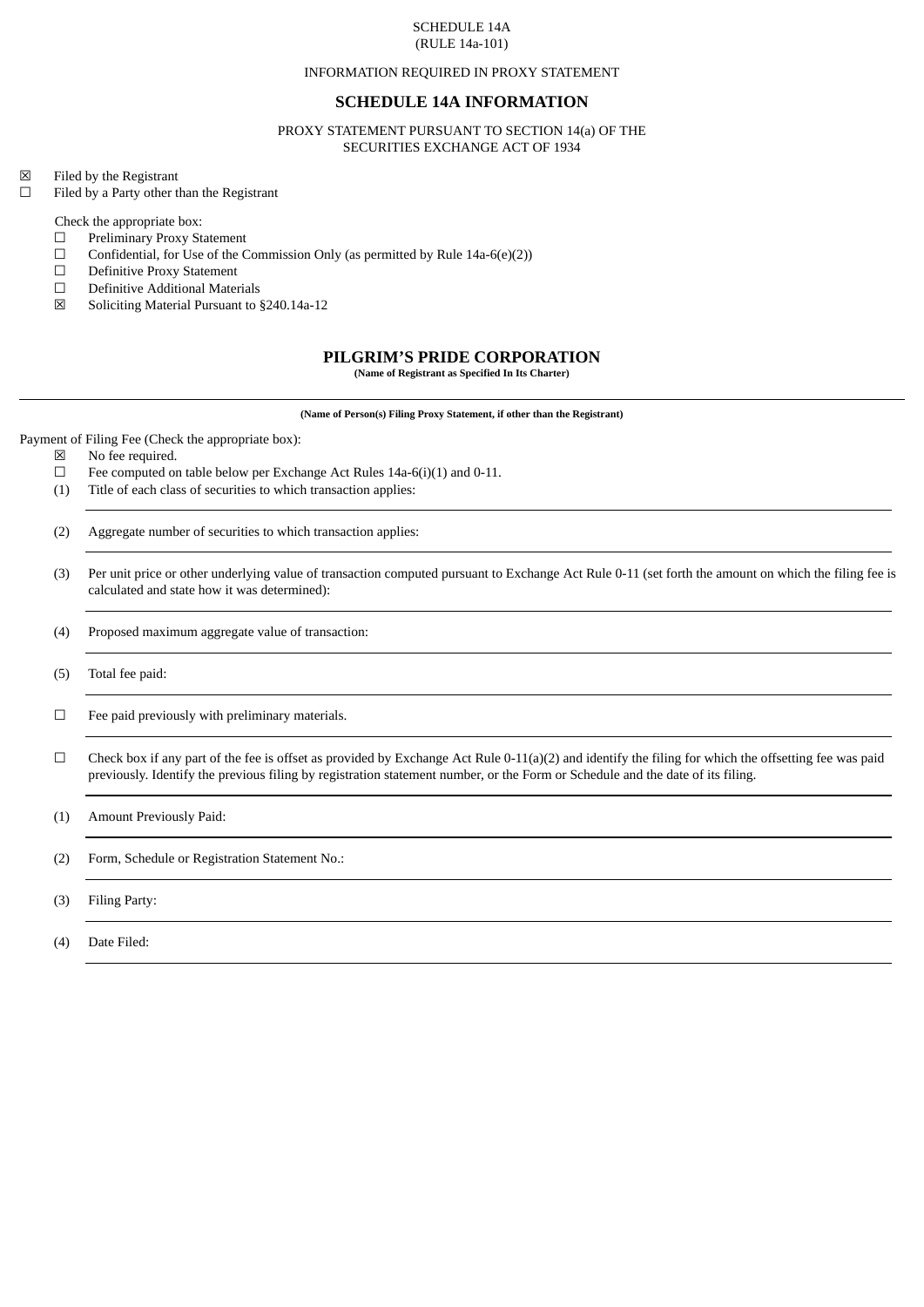**MEMORANDUM [PILGRIM'S PRIDE LOGO] TO:** All Pilgrim's Pride Partners **FROM:** O.B. Goolsby **DATE:** September 2, 2003 **SUBJECT: TOP-LEVEL ORGANIZATION ANNOUNCEMENT** After much careful deliberation, I am pleased to announce the top-level organization of the combined companies of Pilgrim's Pride and ConAgra, Chicken Division. As you are aware, the transaction is expected to close late October or mid November, but this announcement is intended to speed the integration planning of our businesses by clearly laying out post-close responsibilities and accountability. **President and COO: O.B. Goolsby Executive VP Sales & Marketing: Mike Murray Executive VP Prepared Foods: Clint Rivers** Mt. Pleasant, TX (PF); Dallas, TX (PF); Waco, TX (PF); Moorefield, WV (PF); Elberton, GA (PF); Farmerville, LA; Nacogdoches,TX; Chattanooga, TN; Canton, GA; Athens, GA; Athens, AL; Marshville, NC **Executive VP Chill Pack/Supply Plants: Bob Hendrix** DeQueen, AR; El Dorado, AR; Lufkin, TX; Broadway, VA, Gainesville, GA; Mt. Pleasant, TX (East); Mt. Pleasant, TX (West); Dallas, TX (Kill); Batesville, AR; Clinton, AR **Executive VP Fast Food & International: David Purtle** Enterprise, AL; Dalton, GA; Moorefield, WV; Natchitoches, LA; Mayfield, KY; Los Cues, MX; San Luis Potosí, MX; Tepeji, MX; Aibonito, Puerto Rico **Senior VP Turkey Division: Ron Morris** Franconia, PA (PF); Hinton, VA; New Oxford, PA **Senior VP Human Resources: Jane Brookshire Senior VP Technical Services: Mike Pruitt Senior VP Food Safety & Quality Assurance: Reporting directly to Bo Pilgrim, Chairman: Cliff Butler, Co-Chairman**

Please allow me to take this opportunity to congratulate my fellow members on the new executive team, and to wish us much success bringing two market leaders together and setting new standards!

**O.B. Goolsby, President & COO Rick Cogdill, EVP, CFO,**

**Secretary and Treasurer**